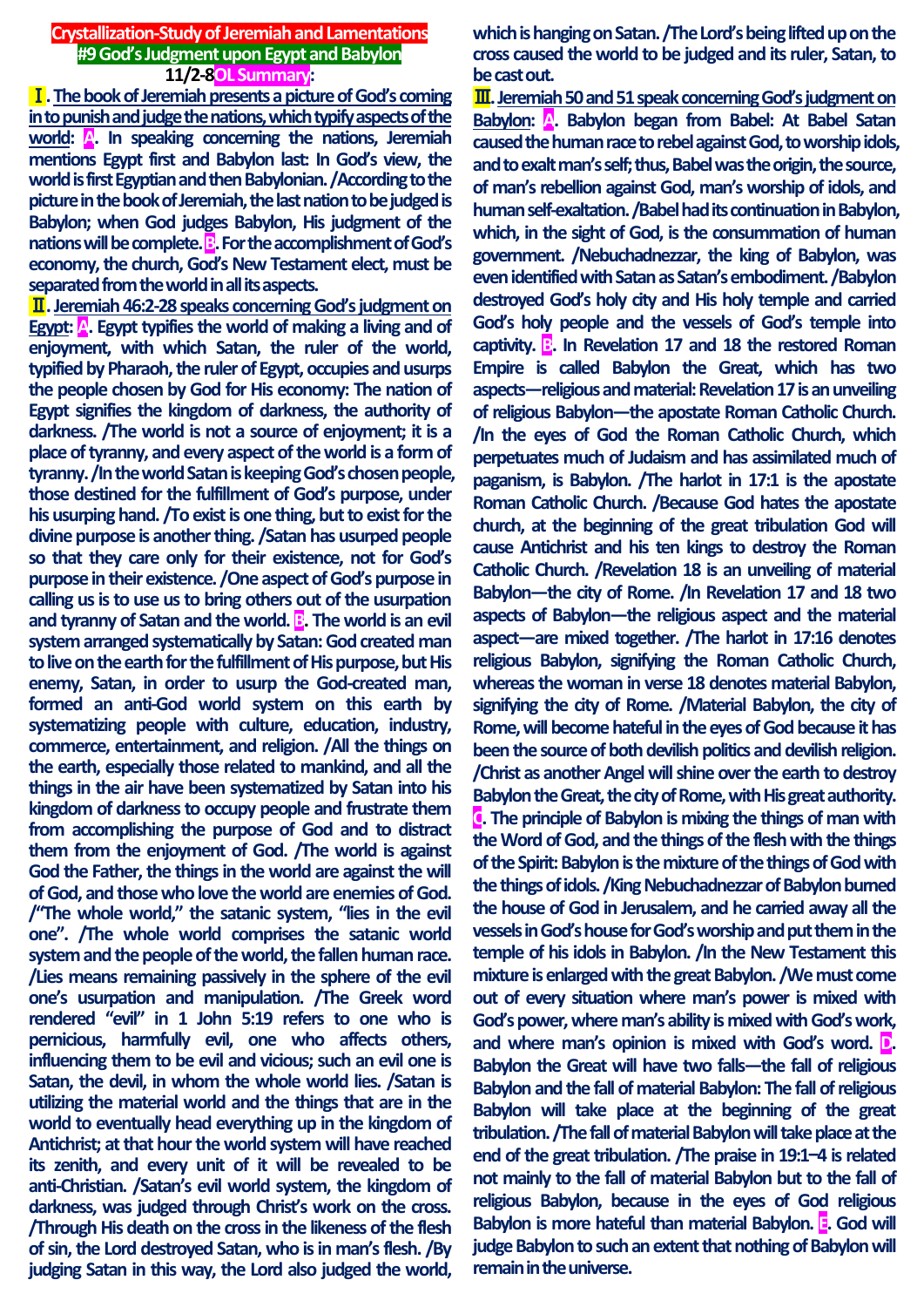# **CP1:** Having been turned from darkness to light, **we come out of this world, a place of tyranny, and carry out God's economy.**

**Jer. 46:25 Jehovah of hosts, the God of Israel, says, I will punish Amon of No and Pharaoh and Egypt and her gods and her kings, even Pharaoh and those who trust in him. John 17:14 I have given them Your word, and the world has hated them, because they are not of the world even as I am not of the world. 12:31 Now is the judgment of this world; now shall the ruler of this world be cast out.**

**OL1:** In speaking concerning the nations, Jeremiah mentions **Egypt first and Babylon last. In God's view, the world is first Egyptian and then Babylonian. According to the picture in the book of Jeremiah, the last nation to be judged is Babylon; when God judges Babylon, His judgment of the nations will be complete. OL2: For the accomplishment of God's economy, the church, God's New Testament elect, must be separated from the world in all its aspects. OL3: Egypt typifies the world of making a living and of enjoyment, with which Satan, the ruler of the world, typified by Pharaoh, the ruler of Egypt, occupies and usurps the people chosen by God for His economy. The nation of Egypt signifies the kingdom of darkness, the authority of darkness. The world is not a source of enjoyment; it is a place of tyranny, and every aspect of the world is a form of tyranny. OL4:In the world Satan is keeping God's chosen people, those destined for the fulfillment of God's purpose, under his usurping hand. To exist is one thing, but to exist for the divine purpose is another thing. Satan has usurped people so that they care only for their existence, not for God's purpose in their existence. One aspect of God's purpose in calling us is to use us to bring others out of the usurpation and tyranny of Satan and the world.**

**Jeremiah presents God's economy to us that we may turn back to our source and origin, the Triune God as the fountain of living waters. Then we will enjoy Him and will receive His dispensing into us for the accomplishment of His economy. God will then take care to keep the world away from us. Today in our church life there should not be anything Babylonian. We should clear away any rebellion against God, any exalting of ourselves, and any worshipping of idols. Then we will be God's elect under His dispensing to enjoy Him. Instead of enjoying Egypt as a good place for our living, we will enjoy the Triune God, and the church life will be our living. In such a situation we will be blessed by God.**

**Application: Newcomers and Youth/College students Acts26:18 To open their eyes, to turn them from darkness to light and from the authority of Satan to God, that they may receive forgiveness of sins and an inheritance among those who have been sanctified by faith in Me.**

**FN**「**open**」**:The first item of the spiritual and divine blessings of the New Testament jubilee, which are the blessings of the gospel of God, is to open the eyes of those who are fallen and turn them from darkness to light, that they may see the divine things in the spiritual realm. To see these things requires spiritual sight and divine light.**

**There are two contrasts in Acts 26:18. They are** 

**"darkness and light" and "the authority of Satan and the authority of God". Furthermore, it reveals not only a contrast, but also a turning. What a glorious turning it is! For example, if you were able to move from the worst company to the best company, you would be overjoyed. However, the turning "from darkness to light" and "from the authority of Satan to God (the authority of God)" is a much more amazing one than that. In fact, although it is improbable to move from the worst company to the best company, an inconceivably amazing transfer that far surpasses that happened to you when you believed in Lord Jesus.**

**This is a blessing which surpasses every man's understanding, so many Christians do not properly understand it. May the Lord open your and my eyes and minds. Eph.1:17That the God of our Lord Jesus Christ, the Father of glory, may give to you a spirit of wisdom and revelation in the full knowledge of Him, 18 The eyes of your heart having been enlightened, that you may know what is the hope of His calling, 19 And what is the surpassing greatness of His power toward us who believe, according to the operation of the might of His strength,**

**Once you understand the value of this outstanding and amazing turning, you will forget yourself and give thanks and praises to the Lord and gladly give yourself and your whole life to Christ and church. Therefore, in order not to love and come out of this world typified by Egypt and Babylon, you should first know and experience the value of Christ and church in God's economy on the positive side.**

Next, we should recognize that the world is the system **of Satan, not a source of enjoyment, but a place of tyranny. Every aspect of this world is a kind of tyranny. You need to come out of the worldly system that occupies you to complete God's economy. Furthermore, you need to help others and take themout of the usurpationof Satan.**

**For example, a student's duty is to study and a working person's duty is work, so man must take study or work seriously. But if you think you are too busy to go to the church meetings or do the morning revivals, then study and work become the world that occupies you. Whether you are a student or a businessman, the meaning of human existence is to be filled with God, express Him and represent Him; therefore, sanctify your time, enjoy the Lord every day, and participate in the meetings every week. Furthermore, help others to read the Bible together and enjoy the Lord and bring them to the meetings.**

**Prayer: "Oh Lord, we thank you for turning us from darkness to light and from the authority of Satan to God. Seeing the value of this amazing turning, I further pressure the Lord and church and give myself to the Lord. Study and work are my duty, but if these things interfere with my church life, then study and work have become the world to me. May I come out of this world, be filled with God, express Him, and represent Him. And may I be able to help others and take them out of Satan's robbery.**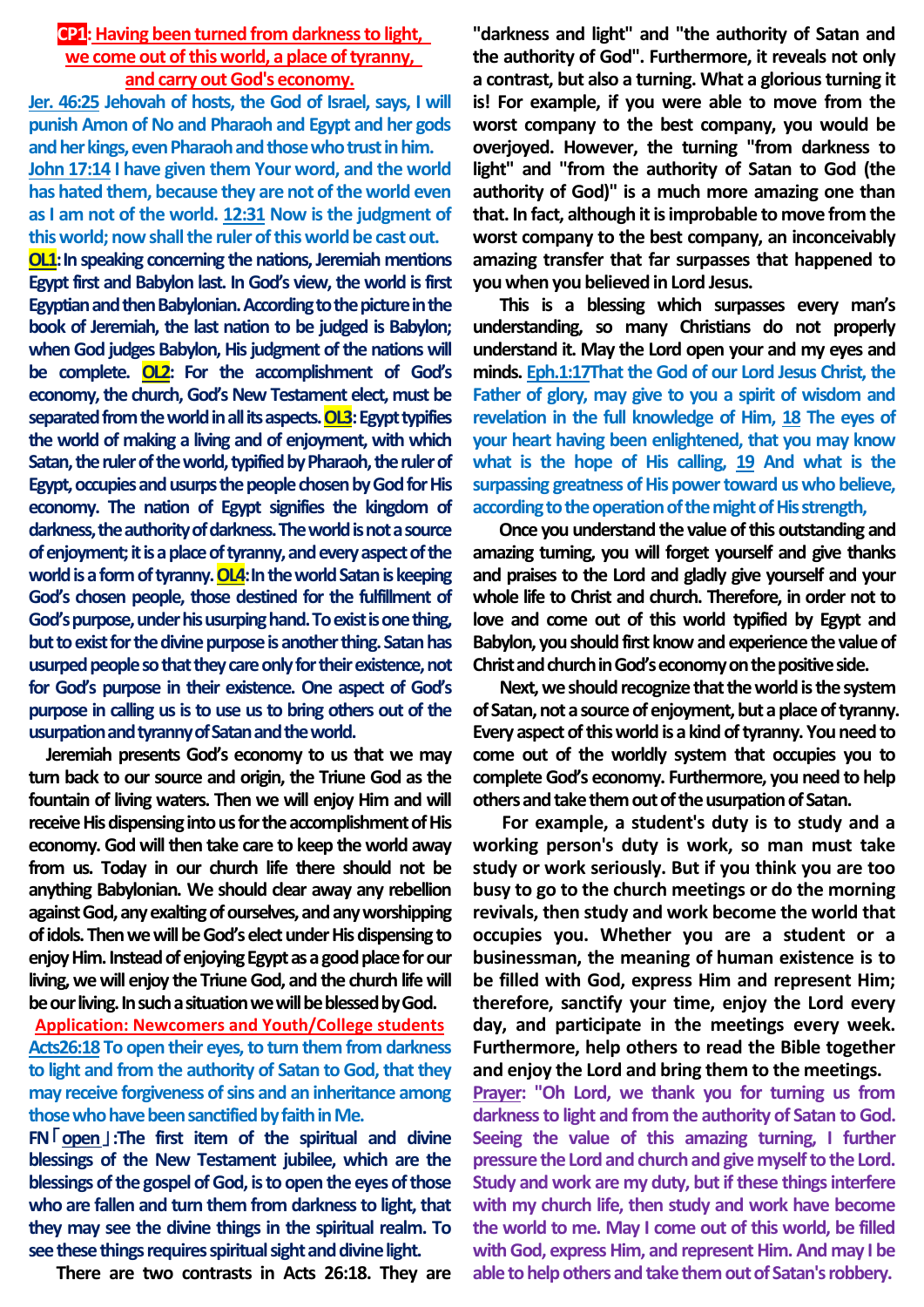# **CP2:Put your mind on the spirit, your mind will be renewed, the concept of value will be changed and come out of Babylon which God hates**

**1 John 2:15 Do not love the world nor the things in the world. If anyone loves the world, love for the Father is not in him; James 4:4Adulteresses, do you not know that the friendship of the world is enmity with God? Therefore whoever determines to be a friend of the world is constituted an enemy of God. Rev. 18:4 …Come out of her, My people, that you do not participate in her sins and that you do not receive her plagues; 19:2-3 For true and righteous are His judgments; for He has judged the great harlot who corrupted the earth with her fornication, and He avenged the blood of His slaves at her hand.…they said, Hallelujah! And her smoke goes up forever and ever.**

**OL1:God created man to live on the earth for the fulfillment of His purpose, but His enemy, Satan, in order to usurp the God-created man, formed an anti-God world system on this earth by systematizing people with culture, education, industry, commerce, entertainment, and religion. OL2: In Revelation 17 and 18 the restored Roman Empire is called Babylon the Great, which has two aspects—religious and material. The harlot in 17:16 denotes religious Babylon, signifying the Roman Catholic Church, whereas the woman in verse 18 denotes material Babylon, signifying the city of Rome. Since Babylon the Great is twofold, to come out of her means to come out of both religious Babylon and material Babylon. OL3: Material Babylon, the city of Rome, will become hateful in the eyes of God because it has been the source of both devilish politics and devilish religion. OL4: Christ as another Angel will shine over the earth to destroy Babylon the Great, the city of Rome, with His great authority.**

**We all need to have a clear vision of the world. To us the things which we need for our existence may simply be earthly things, or they may become a world, a system of Satan. When you are preoccupied with eating, eating becomes an item of the world to you. When you are preoccupied with marriage, marriage becomes an item of the world to you. When you become preoccupied with clothing, housing, and transportation, these also become items of the world to you.** 

**In Romans 12:2, Paul said, "And do not be fashioned according to this age, but be transformed by the renewing of the mind". To be fashioned according to this age is to be conformed to the present course of the world. Instead of being conformed to the present age, we should be transformed by the renewing of the mind. The more we are transformed, the more we are delivered from the flesh, the self, and the world.**

**The religious Babylon is revealed as "Mystery, Babylon the Great, the Mother of the Harlots and the Abominations of the Earth". In Revelation 2:20 she is signified by Jezebel. In contrast to political Babylon, religious Babylon, the apostate Roman Catholic Church,** 

**is very mysterious. It has God, Christ, and Satan within it. It has a name that it proclaims God and preaches Christ as the Savior. But when its members believe its preaching, they are brought into the secrets, mysteries, and deep things of Satan to worship idols.**

#### **Application to business person/graduate students**

**For young ones, job and marriage are very important. But although these are important, don't let your heart driven by them. Because if you love job or marriage etc. more than you love the Lord, these become the world to occupy your heart.**

**For example, one fiancée was arranged for you by the Lord. You need to make progress in this important project with the brothers and sisters who take care of you. But Satan may work behind the scene and attack you through the fiancée, through family members, or through other things in this matter of marriage, telling you "your parents may feel ashamed if your wedding ceremony is not more showy", "income is most needed after wedding, so I need to work overtime", "I should spend more time on dating, and reduce my attendance ofmeetings".The target of Satan's attack is to derive you from the Lord and the church and occupy you so that you cannot carry on God's economy.**

**In this case, your mind is fashioned according to this age which is the system of Satan and you can hardly escape from the bondage of Satan. In such time, you need to repent and turn to Christ and the church from the project of your marriage. Then proceed the matter of marriage in the fellowship with Christ and the church. The most important thing is the fellowship with Christ and the church. Then all the other things will go smoothly. Amen! Put your mind on your spirit and pray over the vision of God's economy which you have been listening. Then the Lord will renew your mind and let you have the divine concept of value.**

**Young people should honor marriage. To be anointed is the real honoring of God and man. So please pray in the spirit and have dates in spirit to honor marriage.** 

**Heb. 13:4 Let marriage be held in honor among all, and the bed undefiled; for fornicators and adulterers God will judge. Matt. 3**:**2 And saying, Repent, for the kingdom of the heavens has drawn near.FN**「**Repent**」**:To repent is to have a change of mind issuing in regret, to have a turn in purpose. In John the Baptist's preaching, repentance, as the opening of God's New Testament economy, involved making a turn for the kingdom of the heavens. This indicates that God's New Testament economy is focused on His kingdom. For this we should repent, change our mind, make a turn in our life-pursuit. The goal of our pursuing has been other things. Now our pursuing must turn toward God and His kingdom.**

**Prayer**:**"Oh Lord Jesus, God's enemy Satan is trying to usurp and occupy man whom God created using human needs such as education, occupation and marriage etc. Renew my mind and let me have the divine concept of value so that I would not be fashioned according to this age. I give my job, marriage to the Lord so that my mind would not be occupied by marriage and job nor deprived from the Lord and the church. Amen!"**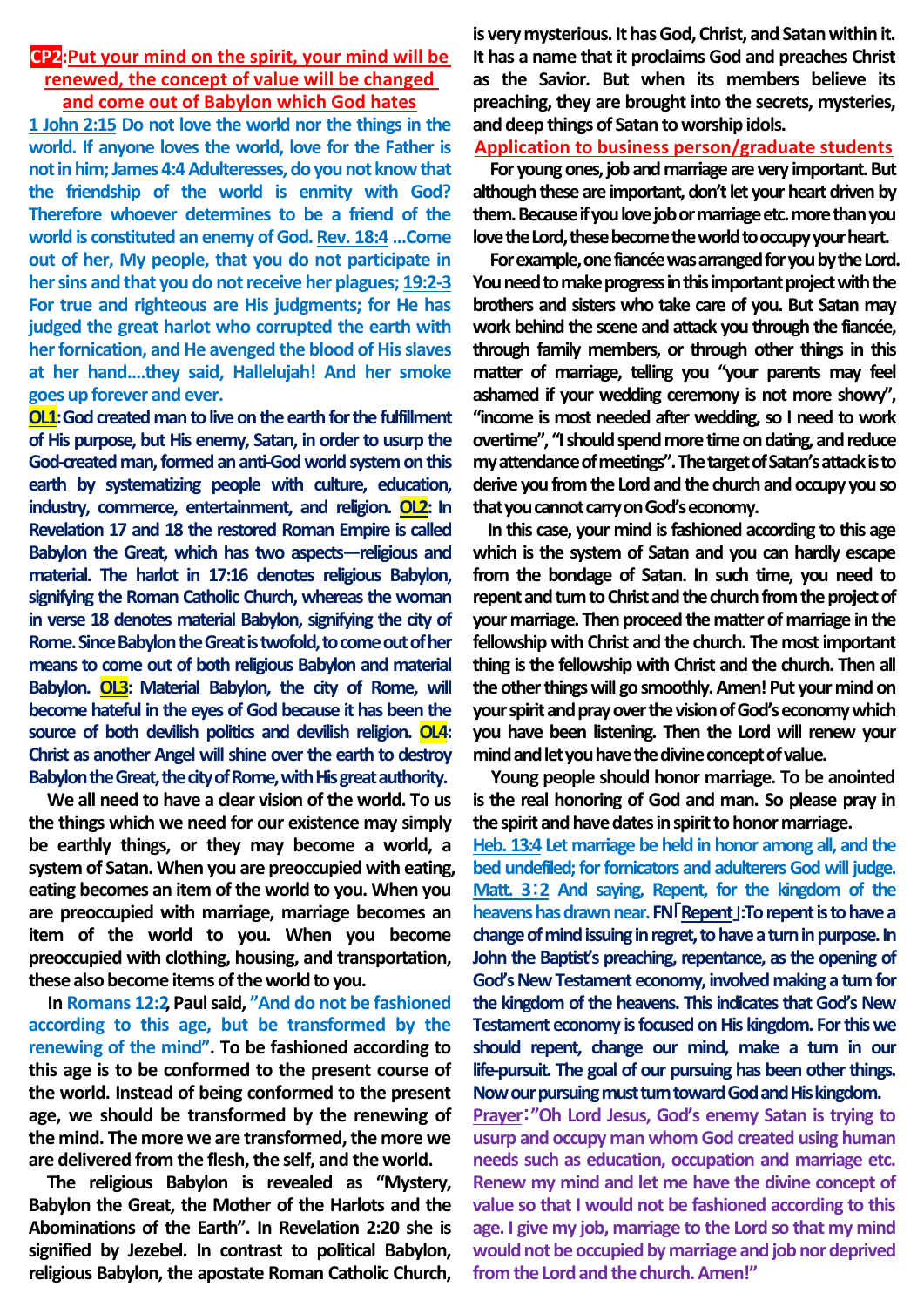# **CP3: Come out of Babylon, the mixture of the things of God and the things of man, make the church prosper with a heart of good earth**

**Gen. 11:4 And they said, Come, let us build ourselves a city and a tower whose top is in the heavens; and let us make a name for ourselves, lest we be scattered over the surface of**  the whole earth. Jer. 51:9 We tried to heal Babylon, but she is **not healed; forsake her, and let each one of us go to his own land; for her judgment has reached to heaven… 61-62 …When you come to Babylon,…say, O Jehovah, You have spoken concerning this place, to cut it off,…for it will be an eternal desolation. Rev. 11:15 …The kingdom of the world has become the kingdom of our Lord and of His Christ, and He will reign forever and ever. 21:2 And I saw the holy city, New Jerusalem, coming down out of heaven from God…**

**OL1:** The principle of Babylon is mixing the things of man **with the Word of God, and the things of the flesh with the**  things of the Spirit. **OL2**: Babylon the Great will have two **falls—the fall of religious Babylon and the fall of material Babylon. OL3: God will judge Babylon to such an extent that nothing of Babylon will remain in the universe.**

**The principle of Babylon is mixing the things of man with the Word of God, and the things of the flesh with the things of the Spirit. It is pretending that something of man is something of God. It is receiving man's glory to satisfy man's lust. Therefore, Babylon is mixed and corrupted Christianity. What should our attitude be toward Babylon? Rev. 18:4 says, "And I heard another voice out of heaven, saying, Come out of her, My people, that you do not participate in her sins and that you do not receive her plagues."2 Cor. 6:17-18 also says, "Therefore 'come out from their midst and be separated,**  says the Lord, and do not touch what is unclean; and I will **welcome you.'"…According to God's Word, His children cannot be involved in any matter containing the character of Babylon. God said that we must come out from every situation where man's power is mixed with God's power, where man's ability is mixed with God's work, and where man's opinion is mixed with God's Word.**

**In Revelation the restored Roman Empire is called Babylon the Great. Babylon the Great has two aspects—a political aspect and a religious aspect….The political aspect of Babylon the Great includes many material things and many things related to the international trade and commerce upon the earth….At the end time, the political situation of the world will not be communistic, for international trade, not merely national commerce, will be thriving.**

**In the Old Testament, in Jeremiah, Babylon came to destroy Jerusalem and to make her a ruin, a desolation. At the end of the Bible, in Revelation, there are Babylon the Great and the New Jerusalem. Eventually, Babylon the Great will be destroyed, removed from the earth, and castinto the lake of fire.**

# **Application for the serving ones**

**The principle of Babylon is mixing the things of man with the things of God. Roman Catholic Church is a mixing of the Bible and the degraded elements such as idols and**  **fornication. You must not bring the opinions, pride, ambition, seniority, predominance of men over women, selfishness, shameless, or giving glory to yourself to the service of the church. This mixing is the Babylon that God condemns. You must not tolerate Babylon's principle by saying in your heart, "I think it's okay because I'm just a human."**

**As Jer.11:20 said, "But, O Jehovah of hosts, who judges righteously, / Who tests the inward parts and the heart,"God is looking at your heart. That is because the heart is the soil where the seeds of the Word of God grow. The Lord revealed 4 kinds of hearts in Matthew 13.❶ The heart by the road that was hardened by the worldly traffic,❷A rocky heart with hidden sins and personal desires, ❸A heart, a land of thorns covered with anxiety and the deception of wealth,❹It is the heart of good earth that provides every corner of the land and accepts the Word. When serving the church, the Lord explores and tests the hardness, hidden sins and desires, anxieties and love for money that come from the worldly traffic in your heart. That is because you come out of the of mixing Babylon on the negative side and bear a lot of fruits on the positive side with a heart of good earth.**

**A testimony of a brother: I will testify of the experience in the**  period that the number of the saints in the church was about to **reach 70 people in Kobe. Every year around September, I have a sense of crisis about the situation of "increasing but not so much," and I am forced to come forward to the Lord and pray, "Lord, I can't tolerate this situation. enlighteneach part of my heart. What is the problem in me and hindering the growth of the church? Expose my hidden sins, shortcomings and weaknesses." Then the Lord enlightened the insensitivity to the movement of the Holy Spirit in my heart, inflexibility, anxiety etc. I confessed and**  dealt with the enlightened sins one by one. And I was filled with **the Holy Spirit and joy. In fellowship with the Lord, He has given us the faith that He will be able to increase the remaining fruit. After that, I fellowshipped the burden with my wifeand practiced the gospel and nourishing. Each year, the Lord added some remaining fruit during the last three months. John. 15:2 Every branch in Me that does not bear fruit, He takes it away; and every branch that bears fruit, He prunes it that it may bear more fruit.In summary, ❶Personally fellowship with the Lord with a sense of urgency for the increase, ❷Confess sins, shortcomings, and weaknessesenlightened in the fellowship, ❸Filled with the Holy Spirit and gaining confidence in the faithofincrease,❹Share the burden with others, go out and bear fruit.**

**There are both blessings and failures in this testimony. The above 4 experiences are blessings. However, the re-evaluation in September was too late (this means I was in self-satisfaction) and insufficient ability to involve others are experiences of failure.**

**Prayer**: **"Oh Lord Jesus, the principle of Babylon is mixing the things of man with the Word of God, and the things of the flesh with the things of the Spirit. I am afraid to bring things of my own into the service of the church. Enlighten each part of my heart and expose my hidden sins, shortcomings, and weaknesses. I turn to the Lord and give every corner of the land with a good heart to accept the Word.And let me gain confidence in faith in the fellowship with the Lord and work**  with the saints to move forward with one accord to achieve